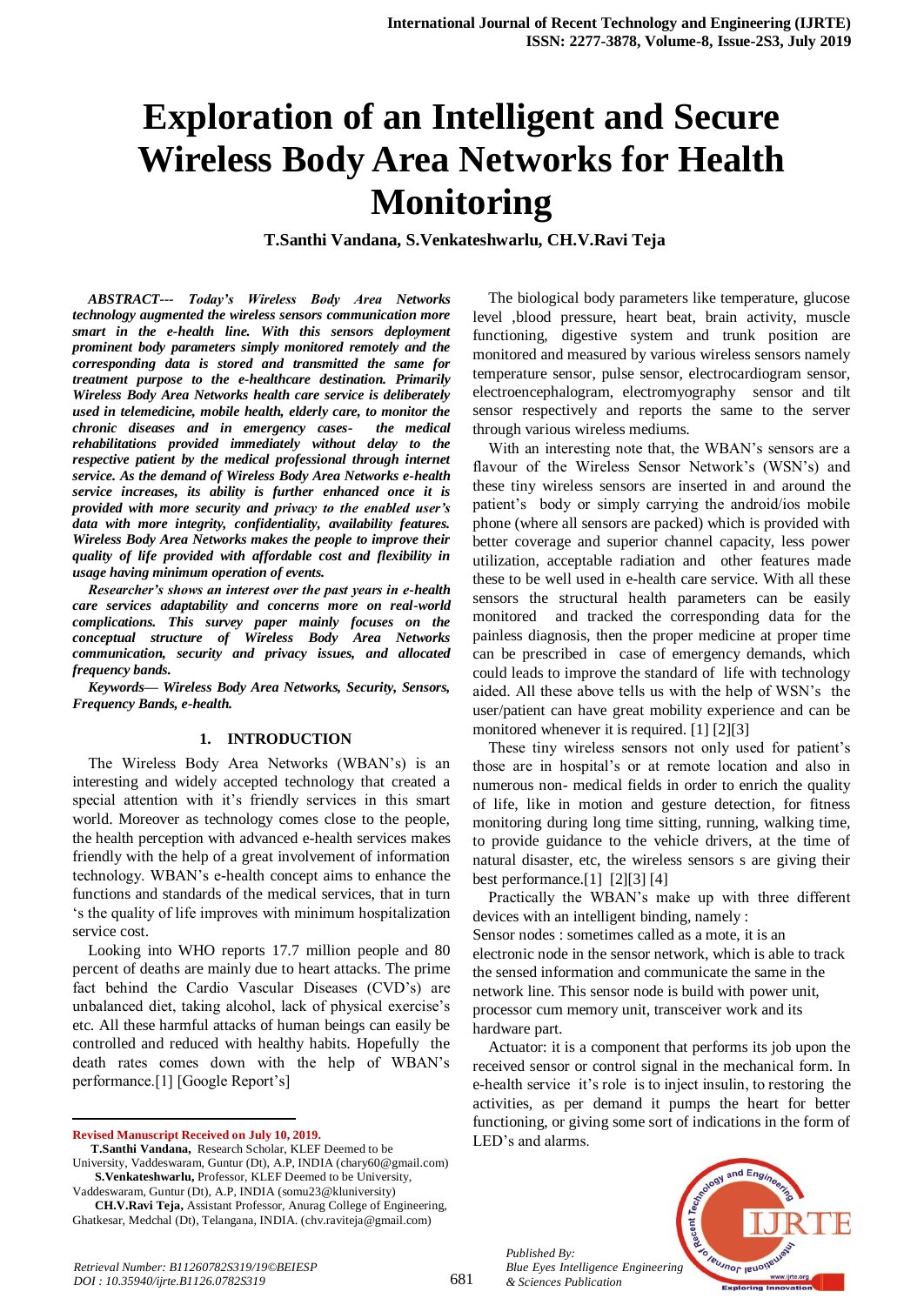# **EXPLORATION OF AN INTELLIGENT AND SECURE WIRELESS BODY AREA NETWORKS FOR HEALTH MONITORING**

Like as sensor nodes act uator consists of power unit, processor cum memory unit , transceiver unit and its hardware part.

Personal Digital Assistant(PDA) : this is technically called as handheld PC, which works as information managing device. Later replaced by smart phones with OS and android operating system. This unit also have its own power unit, processor cum memory unit , transceiver unit and its hardware part along with internet access that carries GPRS, Wi-MAX, GSM tracking .

The dynamic nature of the sensors creates the demand that all the people across the world are influenced to utilize for health updates for their prosperous of living standards .[5]

To deploy the authentic WBAN's service, still so many technical issues comes into picture in it's design structure.

The major issues that should concern in its design structure are security and privacy issues, its power source units, its size and wireless means of communication.

In this paper we mainly focus on the frame work of the WBAN's, security and privacy parameters and its solution as well as its frequency bands for better communication.

### **2. FRAME WORK OF THE WIRELESS BODY AREA NETWORK'S**

As a matter of fact the WBAN's based e- health care services are basically user centric systems which give us real time health record and supervised by authorized persons with digitalized techniques. However this WBAN's is structured with three layers, shown in figure 1.



**Figure 1:The frame work of Wireless Body Area Networks**

Primarily the first layer is built with a group of smart biological sensors and Personal Server (PS). The main function of the personal server is to gather the sensed data from all the biological sensors those are implanted in and around the patient's body and behaves like a entree to the next level.

Subsequently the second layer establishes a connection between personal server (of the first stage) and Access Point's (AP's) which are located at various confined areas, provided with accessing permission and this layer is very helpful in emergency cases. This level of communication connects all the networks which connects the sensor and it can be accessed globally with the help of internet service.

Last the third layer is build with medical database server usually operates remotely since its stores patients information and health organization with their respective medical professor details, which helps to check the status of the patient's health record as per reports. [6] [7]

# **3. ALLOTED FREQUENCY BANDS**

According to IEEE 802.15.6 Standard's the Wireless Body Area Networks (WBAN's) are operated well in different allocated frequency bands. Wireless biological sensors are low power operated devices and it requires certain frequency bands for the communication of sensor nodes, which are implanted in and around of the patients body or a common user who was having certain apps in the mobile phone. In WBAN's system the distinct frequency bands designated as HSB band, MICS band, WMTS band, ISM band, WMTS band, UWB band and the particular bands are abbreviated in the following table 1. The operating frequency starts from 5Mhz and ends with 10.6Ghz in which 2.4Ghz -2.48Ghz is widely accepted frequency band. [8] [9][10][11]

*Published By: Blue Eyes Intelligence Engineering & Sciences Publication* 

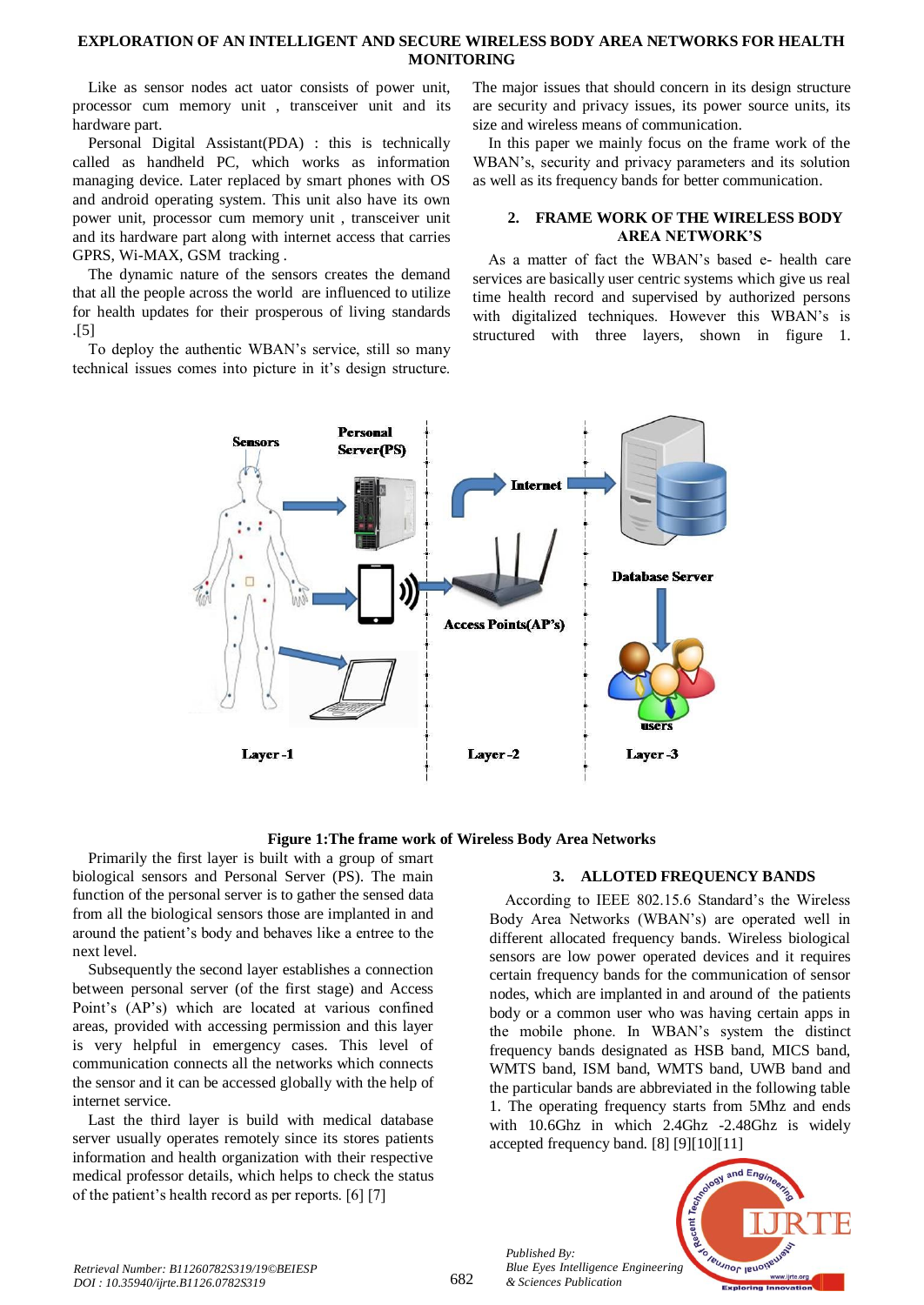As per regulations of communications the first frequency band named as Human Body Communication (HBC) intend to transfer health information, human body tissues are itself acts like a transmitting media accounting with low power consumption, including with good signal propagation channels. The Medical Implant Communication Service (MICS) band is specified with 401- 406Mhz (core band of 402-405Mhz), it is attributed with low power, means to operate at moderate range (2m), delivering with a data rate of 400Kbps, myriad of attributes used to design various implantable devices into the body like pacemakers, implanted cardiac defibrillators (ICD), as neuro stimulators to inject drugs along with baclofen pumps including with real time monitoring the heart function externally. As per Federal Communications Commission (FCC) the Wireless Medical Telemetry Service(WMTS) band subjected to wireless health services with a 14Mhz frequency, whereas operated with various frequency bands in different countries for medical application. Next the Industrial, Scientific and Medical band used world wide not only for medical diathermy systems, also supports for industrial, military, microwave ovens, and in mob ile phones provided with Bluetooth and Zigbee operated band (2.4 GHz -not requires any licence to use ). At last Ultra Wide Band range is well applicable to cancer tissues scanning with its imaging modality.

### **Table 1: Frequency bands of Wireless Body Area Networks**

| <b>NELWOUKS</b>  |                                           |
|------------------|-------------------------------------------|
| Frequency Bands  | Its Elucidations                          |
| $5-50$ Mhz       | Human Body                                |
|                  | Communication(HBC)                        |
| 402-405Mhz       | Medical Implant Communication             |
|                  | Service Band(MICS)-                       |
|                  | Implantable sensors [30]                  |
| 420-450Mhz       | <b>Wireless Medical Telemetry</b>         |
|                  | Service(WMTS)-                            |
|                  | Used in Japan                             |
| 863-870Mhz       | <b>Wireless Medical Telemetry</b>         |
|                  | Service(WMTS)-                            |
|                  | Used in Europe                            |
| 902-928Mhz       | Industrial Scientific and                 |
|                  | Medical(ISM)-                             |
|                  | Basically used in Newzealand,             |
|                  | Australlia, North America <sup>[29]</sup> |
| $2.4 - 2.48$ Ghz | Industrial Scientific and                 |
|                  | Medical(ISM)-                             |
|                  | It is world wide used band but            |
|                  | suffered with interferences, as it not    |
|                  | requires any licence to use.              |
| 3.1-10.6Ghz      | UWB-supports for high data rates          |
|                  | with less interference[28]                |

### **4. THE PREREQUISITES OF SECURITY AND PRIVACY ISSUES IN WBAN'S SYSTEM & RESULTS**

# *4.1. SECURITY AND PRIVACY REQUIREMENTS:*

To provide the means of WBAN's communication the security is a prerequisite parameter especially for health care applications. The most noticed threats that effects the performance of WBAN' system are (a) integrity (b) data confidentiality (c) privacy to access (d) data authentication (e) fault tolerence

Integrity: in general the quality of communication relies on how best the authorized users can access their information from the unique e-health database platform. To provide integrity one should know the rules to access their information from the database system to avoid malicious attacks, this means to notify that if all the people have permission to access this valuable and sensitive medical reports in public through internet, the morality of recorded data will be declined which seems harmful results effects the true patients in case if they need an immediate health service in emergency cases. To protect the data from unintentional modifications, proper authentication protocols need to create for true communication [7] [12]

Data confidentiality: it signifies that the WBAN's system must bound to absolute confidentiality to the patient's data, as it carries sensitive information. The various biological sensors detects the patients health condition and convey the same for the patients well-being to the e-health care system , so in this context provision of more protection from illegal users is an essential thing , otherwise it could leads danger to the patient life, some times it might experiences death to patient. So to encounter such dangerous happenings during transmission of the WBAN's information, the effective encryption techniques promises more confidentiality. Example : share key techniques provides secured transmission in between WBAN's nodes and its coordinators.[13][14][15][16][17][18][19][20]

Privacy to Access: it is immensely essential to provide more privacy to patient's health information. To accomplish this, the health organizations are need to adopt certain guide lines as per the government e-health regulations, moreover the same as to educate patients or users in order to access the data from the particular web site. For example the ' American Health Insurance portability and Accountability Act (HIPPA)' and the 'Digital Information Security in Healthcare Act (DISHA)' comprised with a set of rules aims to give direction to the doctor's that they should maintain patient's e-health record up to certain years and protect the same, primarily not reveal it to public and at last such violation of the rules the government will take charge against the health organization's including professionals like civil and criminal offence act, so care must be taken. Including that patients should be aware to maintain their individual e-health record more safe and secured. [21] [22] [23] [24] [25]

*Published By:*

*& Sciences Publication* 

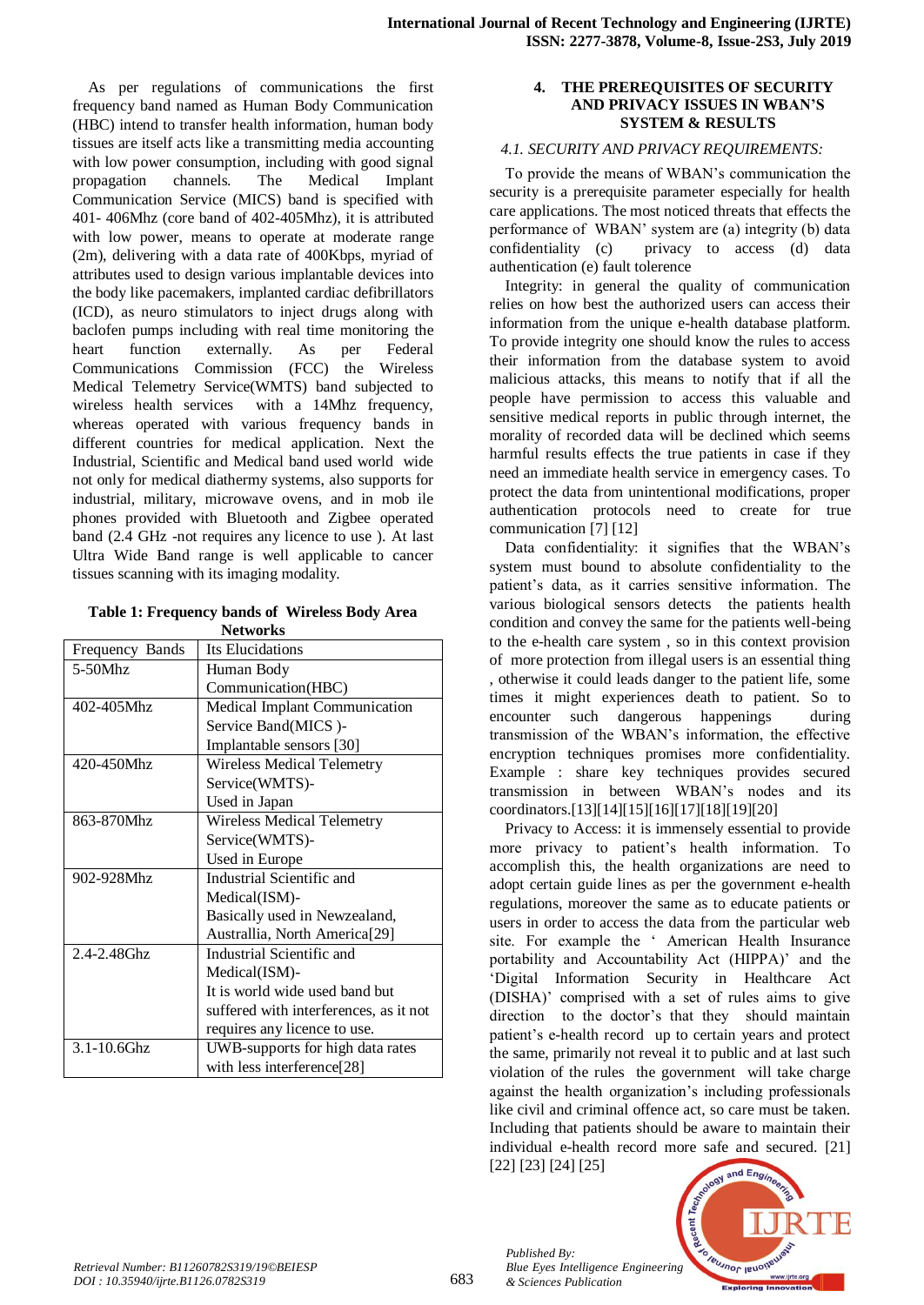## **EXPLORATION OF AN INTELLIGENT AND SECURE WIRELESS BODY AREA NETWORKS FOR HEALTH MONITORING**

Data Authentication: it signifies that to avoid malicious attacks from intruder, data authentication is one of the prerequisite parameter in medical as well as in nonmedical e-health applications. To put on value WBAN's system must validate that, the wireless communication taking place proper network and the coordinator nodes on an account of authentication. The Message Authentication Code (MAC) provides such validation between sensor nodes and networks to establish a trustworthy communication. [19][26] [27]

Fault Tolerance: one of the vital task of the WBAN'S system is to provide it's communication even if any fault appears.

# *4.2. INTELLIGENCE OF SECURE WIRELESS BODY AREA NETWORKS:*

The smartness of Wireless Body Area Sensor Networks is enhancing day by day and its service is not restricted to disabled patient's, but also in modern days its gives fetching to all the people, to track the body parameters even in the absence of hospitals for the care of individuals -to take preventive measures or to approach the health professionals if at all any urgency required. The intelligence empowered in such a way that it can embed in shoes, belts and even in clothes like smart jacket monitoring ECG, also in terms of smart watches, etc.

# *4.3. METHODS TO PROVIDE SECURITY TO WIRELESS BODY AREA NETWORKS:*

The flourish of the modern e-health service enchanting from the conventional health services to WBAN's service. To respect this , providing data security of the disabled individuals and the patients who need emergency hospitalization service is extremely essential. At present internet service is prerequisite, including with various networks for data management.

Cloud Computing: with the provision of internet service clients e-health data is being hosted by data service providers and the same can be retrieved with proper authentication and authorization by different cryptographic techniques based on computations with lightweight protocols to enhance the security.

True Random Binary Generator Technique: to provide more security and enrich confidence to the e-health users, the generation of random binary sequence generation to the real and live data is extensively used, now a days due to protect the data from hackers for a long time. Here are the true results shown in figures of an ECG signal that generates random signals continuously with 128 bits format with less computations to speed the communications from WBAN's to the destination following with different levels.



**Figure 2. (a) Input ECG signal (b) RR interval measures using peak points**



**Figure 3. Randomized key sequence simulated output**

# **CONCLUSION:**

Clear to say that people are aware and effortlessly using the electronic health care systems with more concerns. In this context embedded sensors plays a key role in their day to day life activities to enrich the life standards further more. With the great involvement of information technology in Wireless Body Area Sensor Networks makes to promote the e-health services to the common people with an extreme level. This review work helped to present the structure of Wireless Body Area Networks (WBANs), it's various security and privacy issues, as well as to make a review on various frequency operating bands. As WBANs occupies the top-tier to impart e-health services among the people to sense, store and forward the same to health professionals for treatment purpose, well- being of the patients, the system structure should concern more on its security and privacy issues are exceptionally challenging task. To address the security concept more in communications the cryptographic techniques and random based generation methods vigorously used and some techniques will be specified here further elaborately described in future work.

# **REFERENCES**

*Published By:*

*& Sciences Publication* 

- 1. Amal Bouazizi, Ghada Zaibi, Mounir Samet, Abdennaceur Kachori, "Wireless Body Area Network for E-Health Applications:Overview". 978-1-5090-6323-9/17/\$31.00 2017 IEEE
- 2. Samaher Al-Janabi, Ibrahim Al-Shourbaji Mohammad Shojafar, Shahaboddin Shamshirband "Survey of Main